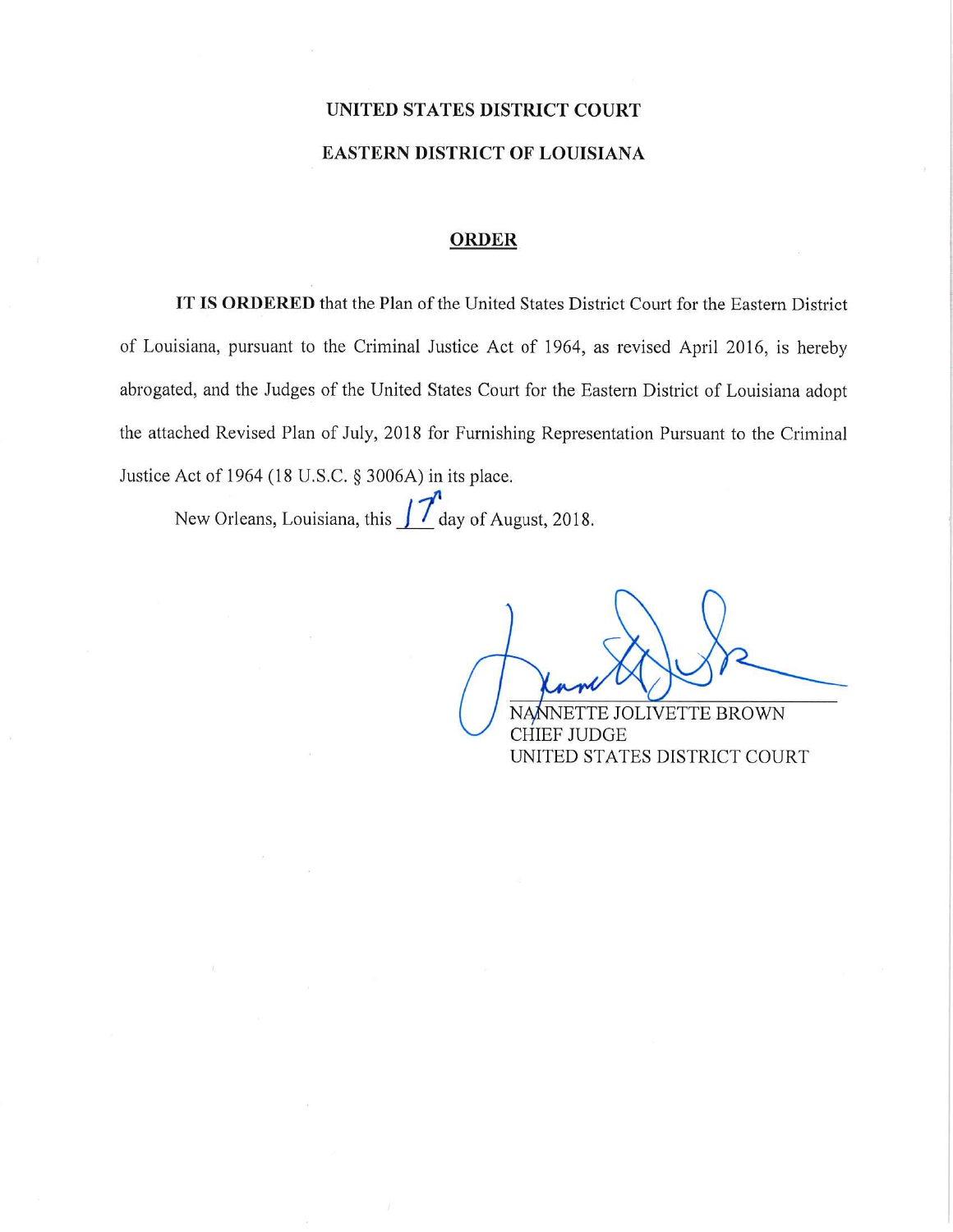# **UNITED STATES DISTRICT COURT EASTERN DISTRICT OF LOUISIANA**

**REVISED PLAN OF JULY, 2018 FOR FURNISHING REPRESENTATION PURSUANT TO THE CRIMINAL JUSTICE ACT OF 1964 (18 U.S.C. § 3006A)**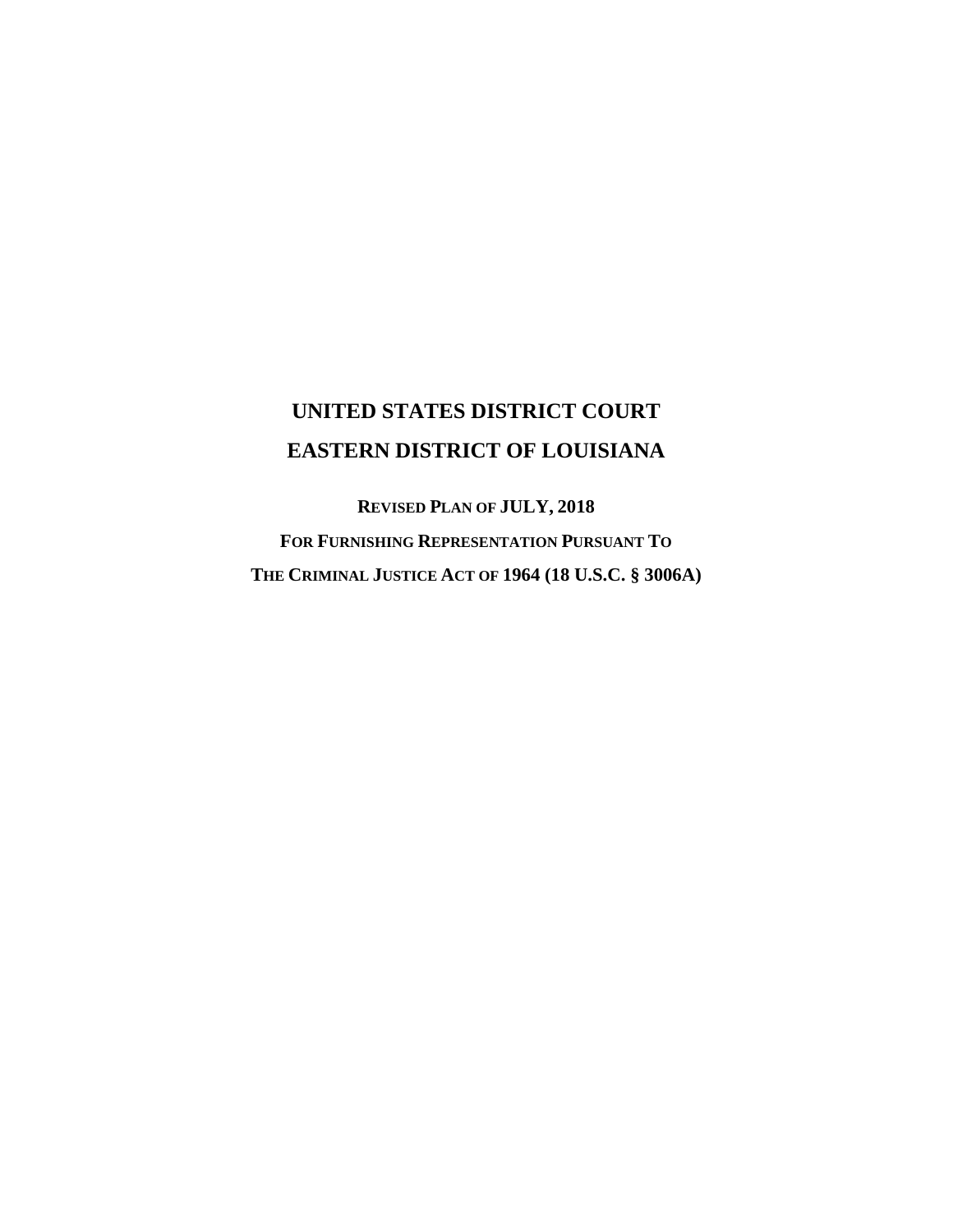# **TABLE OF CONTENTS**

| $I_{\cdot}$ |                  |  |
|-------------|------------------|--|
| Π.          |                  |  |
|             |                  |  |
| III.        |                  |  |
|             |                  |  |
| IV.         |                  |  |
|             | F. Capital Cases |  |
| V.          |                  |  |
|             |                  |  |
| VI.         |                  |  |
|             |                  |  |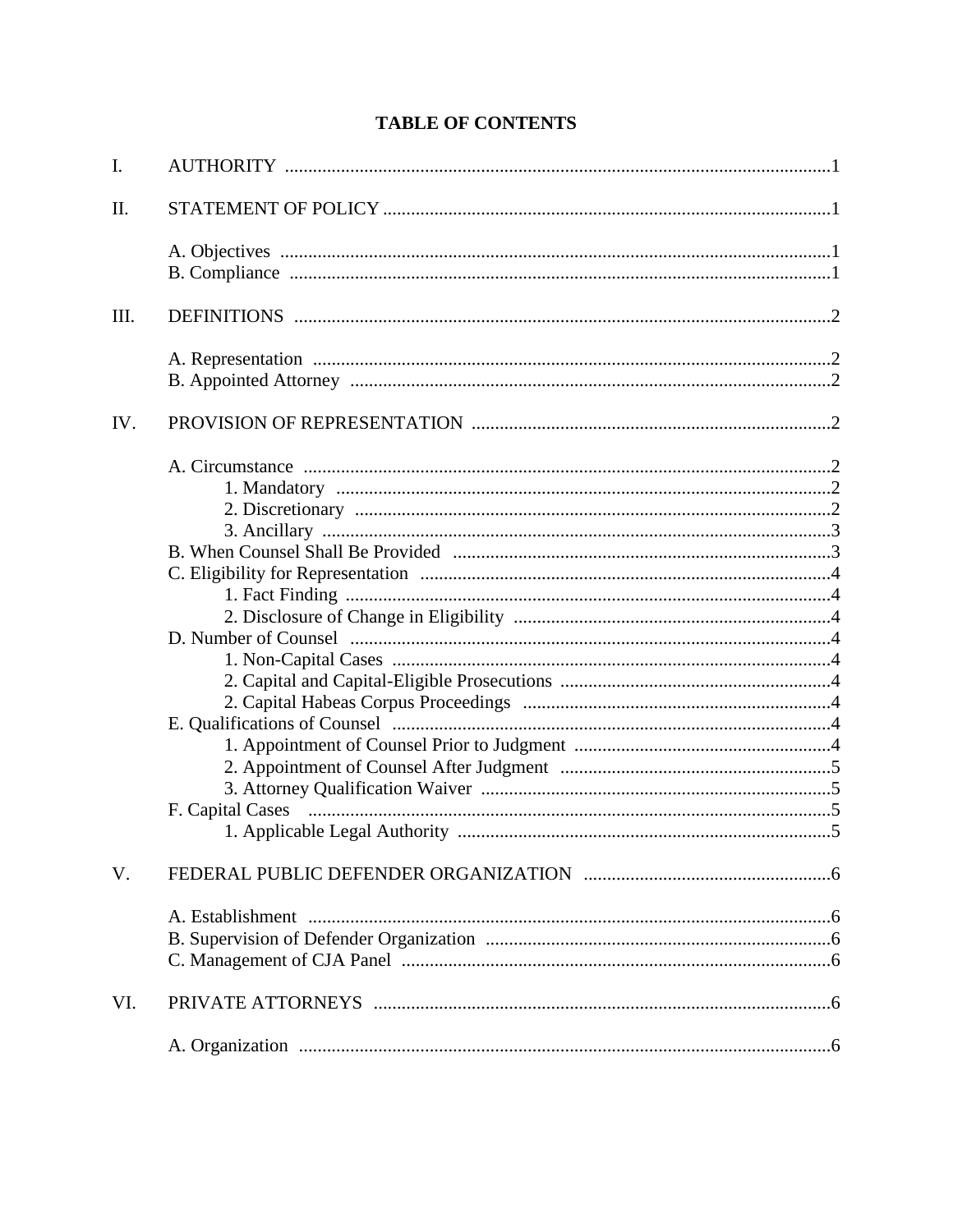| VII.  |  |
|-------|--|
|       |  |
| VIII. |  |
| IX.   |  |
| X.    |  |
| XI.   |  |

# **APPENDIX**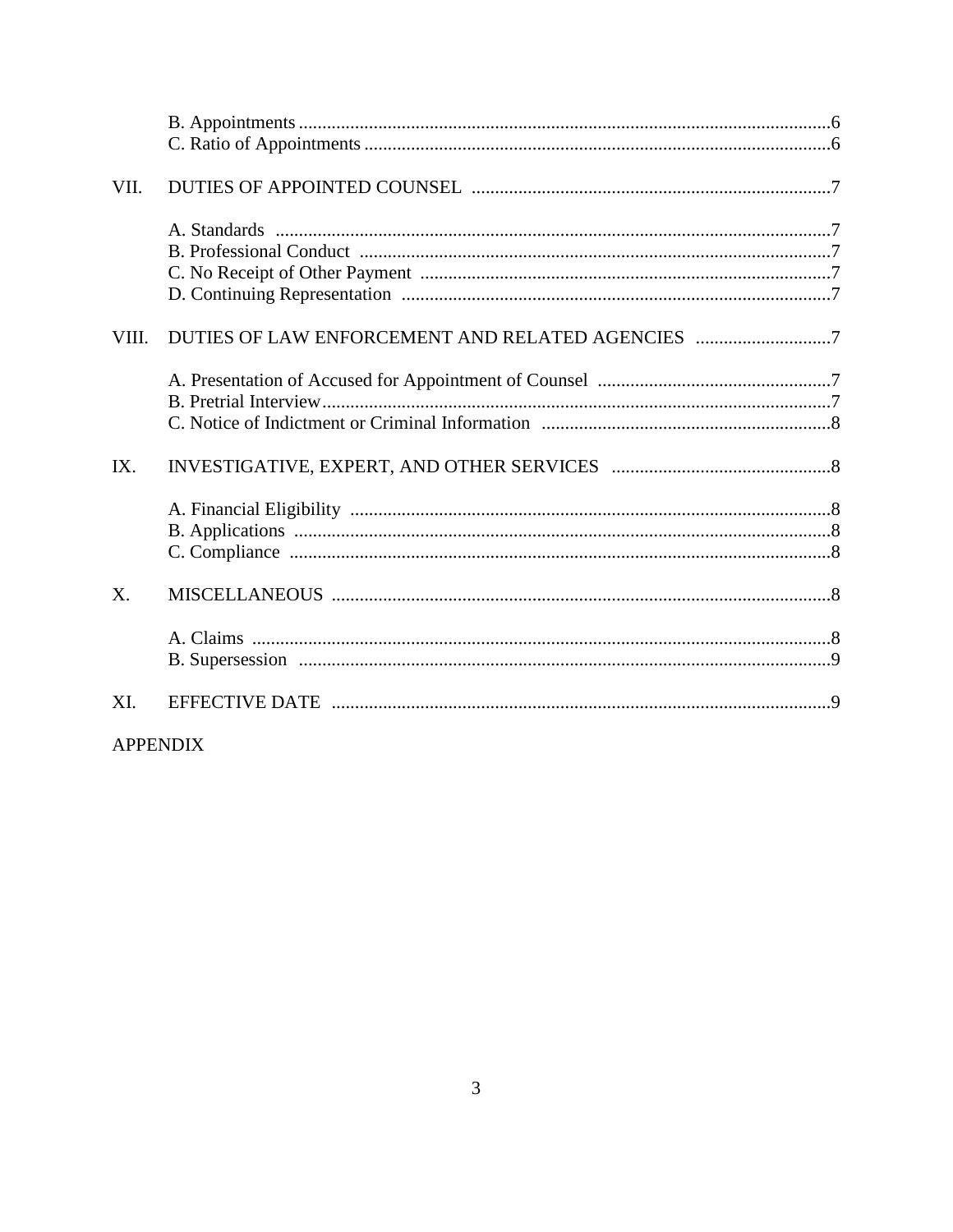## **UNITED STATES DISTRICT COURT FOR THE EASTERN DISTRICT OF LOUISIANA CRIMINAL JUSTICE ACT PLAN**

## I. AUTHORITY

Pursuant to the Criminal Justice Act of 1964 as amended (CJA), section 3006A of title 18, United States Code, and the *Guidelines for the Administration of the Criminal Justice Act and Related Statutes (CJA Guidelines)*, Volume VII, *Guide to Judiciary Policies and Procedures*, the judges of the United States District Court for the Eastern District of Louisiana, adopt this amended Plan for furnishing representation in federal court for any person financially unable to obtain adequate representation in accordance with the CJA.

## II. STATEMENT OF POLICY

## A. Objectives.

- 1. The objective of this Plan is to attain the ideal of equality before the law for all persons. Therefore, this Plan shall be administered so that those accused of a crime, or otherwise eligible for services pursuant to the CJA, will not be deprived, because they are financially unable to pay for adequate representation, of any element of representation necessary to an adequate defense.
- 2. The further objective of this Plan is to particularize the requirements of the CJA, the USA Patriot Improvement and Reauthorization Act of 2005 (recodified at 18 U.S.C. § 3599), and the *CJA Guidelines* in a way that meets the needs of this district.

## B. Compliance.

- 1. The Court, its Clerk, the Office of the Federal Public Defender, and private attorneys appointed under the CJA shall comply with the provisions of this Plan, the *CJA Guidelines* approved by the Judicial Conference of the United States, and any other guidelines that may be implemented by the CJA Committee.
- 2. Each private attorney shall be provided by the Federal Public Defender with a current copy of this Plan upon the attorney's first appointment under the Criminal Justice Act or designation as a member of the Panel of Private Attorneys under the Criminal Justice Act (CJA Panel). The Clerk and the Federal Public Defender shall maintain a current copy of the *CJA Guidelines* for the use of members of the CJA Panel and shall make known to such attorneys its availability.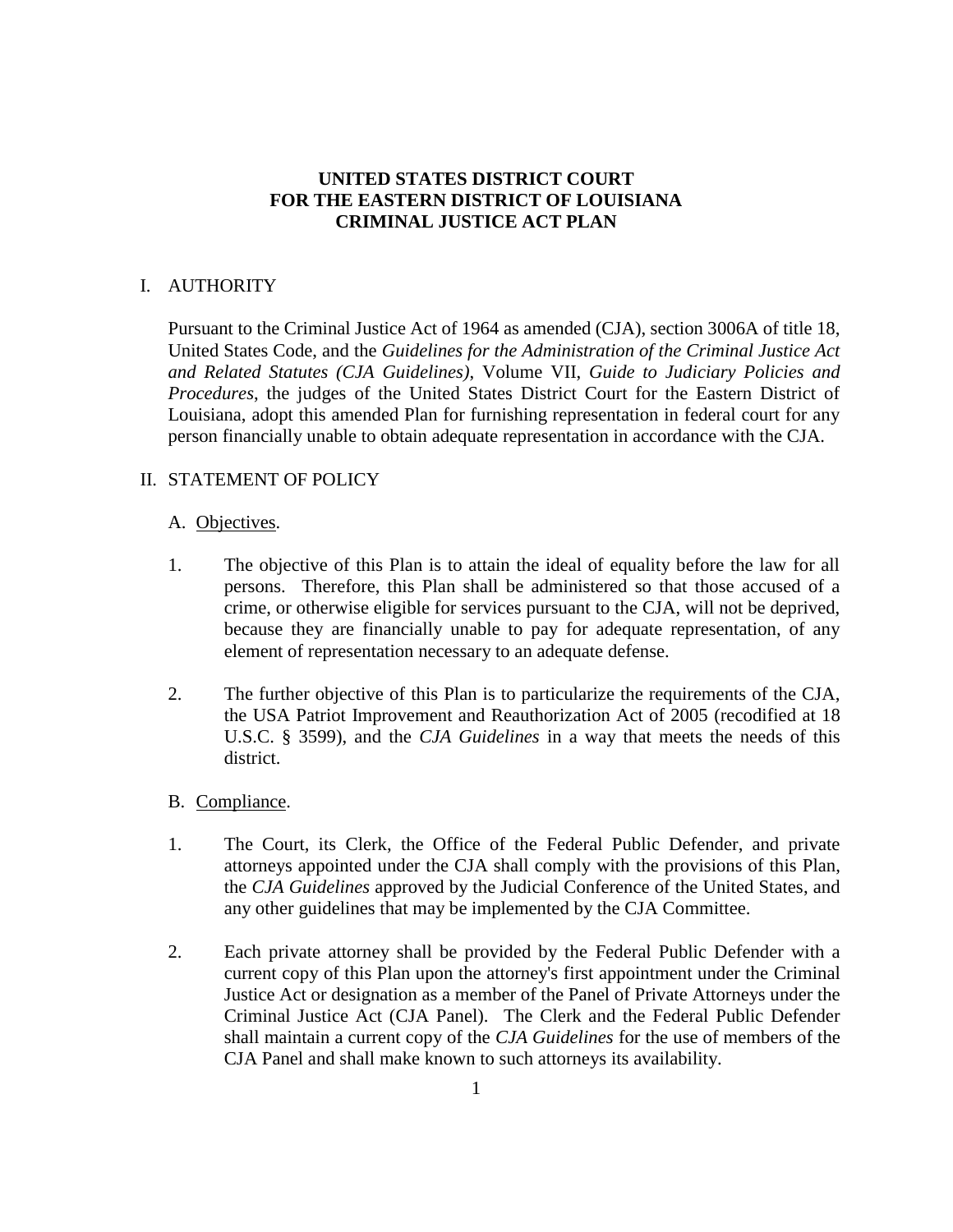#### III. DEFINITIONS

- A. "Representation" includes counsel and investigative, expert, and other services necessary for an adequate defense.
- B. "Appointed attorney" includes private attorneys, the Federal Public Defender and staff attorneys of the federal public defender organization.

## IV. PROVISION OF REPRESENTATION

## A. Circumstance.

- 1. Mandatory. Representation shall be provided for any financially eligible person who:
	- a. is charged with a felony or with a Class A misdemeanor;
	- b. is a juvenile alleged to have committed an act of juvenile delinquency as defined in section 5031 of title 18, United States Code;
	- c. is charged with a violation of probation, or faces a change of a term or condition of probation (unless the modification sought is favorable to the probationer and the government has not objected to the proposed change);
	- d. is under arrest, when such representation is required by law;
	- e. is entitled to appointment of counsel in parole proceedings;
	- f. is charged with a violation of supervised release or faces modification, reduction, or enlargement of a condition, or extension or revocation of a term of supervised release;
	- g. is subject to a mental condition hearing under chapter 313 of title 18, United States Code;
	- h. is in custody as a material witness;
	- i. is seeking to set aside or vacate a death sentence under sections 2254 or 2255 of title 28, United States Code;
	- j. is entitled to appointment of counsel in verification of consent proceedings pursuant to a transfer of an offender to or from the United States for the execution of a penal sentence under section 4109 of title 18, United States Code;
	- k. is entitled to appointment of counsel under the Sixth Amendment to the Constitution; or
	- l. faces loss of liberty in a case and federal law requires the appointment of counsel.
- 2. Discretionary. Whenever a judge or magistrate judge determines that the interests of justice so require, representation may be provided for any financially eligible person who:
	- a. is charged with a petty offense (Class B or C misdemeanor, or an infraction) for which a sentence to confinement is authorized;
	- b. is seeking relief, other than to set aside or vacate a death sentence under sections 2241, 2254, or 2255 of title 28, United States Code;
	- c. is charged with civil or criminal contempt who faces loss of liberty;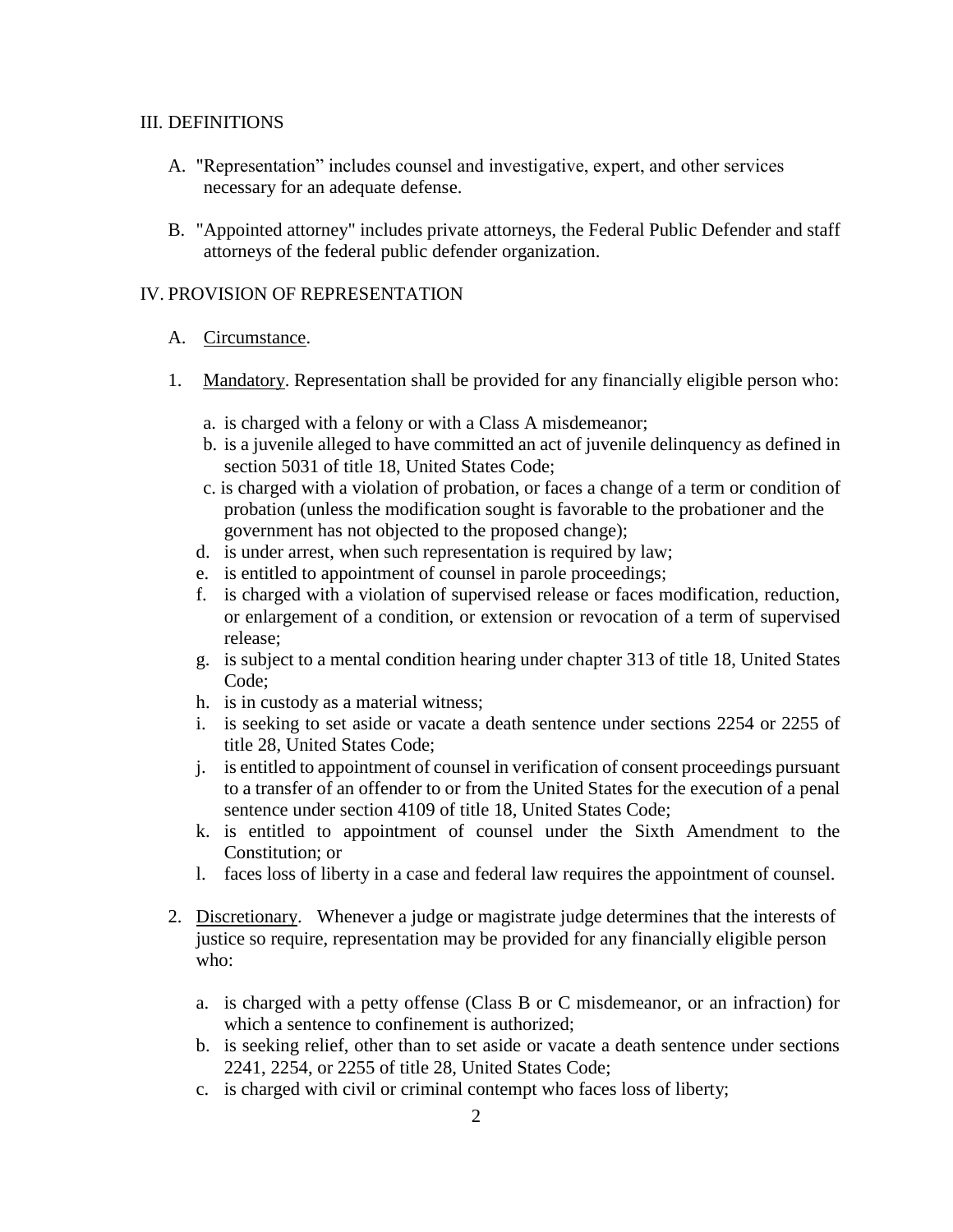- d. has been called as a witness before a grand jury, a court, the Congress, or a federal agency or commission which has the power to compel testimony, and there is reason to believe, either prior to or during testimony, that the witness could be subject to a criminal prosecution, a civil or criminal contempt proceeding, or face loss of liberty;
- e. is proposed by the United States attorney for processing under a pretrial diversion program;
- f. is held for international extradition under chapter 209 of title 18, United States Code; or
- g. has been advised by the United States attorney or a law enforcement officer that they are the target of a grand jury investigation.
- 3. Ancillary. Representation may also be furnished for financially eligible persons in ancillary matters appropriate to the proceedings pursuant to 18 U.S.C. § 3006A. In determining whether a matter is ancillary to the proceedings, the Court should consider whether the matter, or the issues of law or fact in the matter, arose from, or are the same as or closely related to the facts and circumstances surrounding the principal charge. In determining whether representation in an ancillary matter is appropriate to the proceedings, the court should consider whether such representation is reasonably necessary:
	- a. to protect a constitutional right;
	- b. to contribute in some significant way to the defense of the principal criminal charge;
	- c. to aid in preparation for the trial or disposition of the principal criminal charge;
	- d. to enforce the terms of a plea agreement in the principal criminal charge;
	- e. to preserve the claim of the CJA client to an interest in real or personal property subject to a civil forfeiture proceeding under 21 U.S.C. § 881, 19 U.S.C. § 1602, 18 U.S.C. § 983, or similar statutes, which property, if recovered by the CJA client, may be considered for reimbursement under 18 U.S.C. § 3006A(f) and Guide, Vol. 7A, § 210.40.30; or
	- f. to effectuate the return of real or personal property belonging to the CJA client which may be subject to a motion for return of property under Fed. R. Crim. P. 41(g), which property, if recovered by the CJA client, may be considered for reimbursement under 18 U.S.C. § 3006A(f) and Guide, Vol. 7A, § 210.40.30.

#### B. When Counsel Shall Be Provided.

Counsel shall be provided to eligible persons as soon as feasible after they are taken into custody, when they appear before a magistrate judge or judge, when they are formally charged or notified of charges if formal charges are sealed, or when a magistrate judge or judge otherwise considers appointment of counsel appropriate under the CJA, whichever occurs earliest.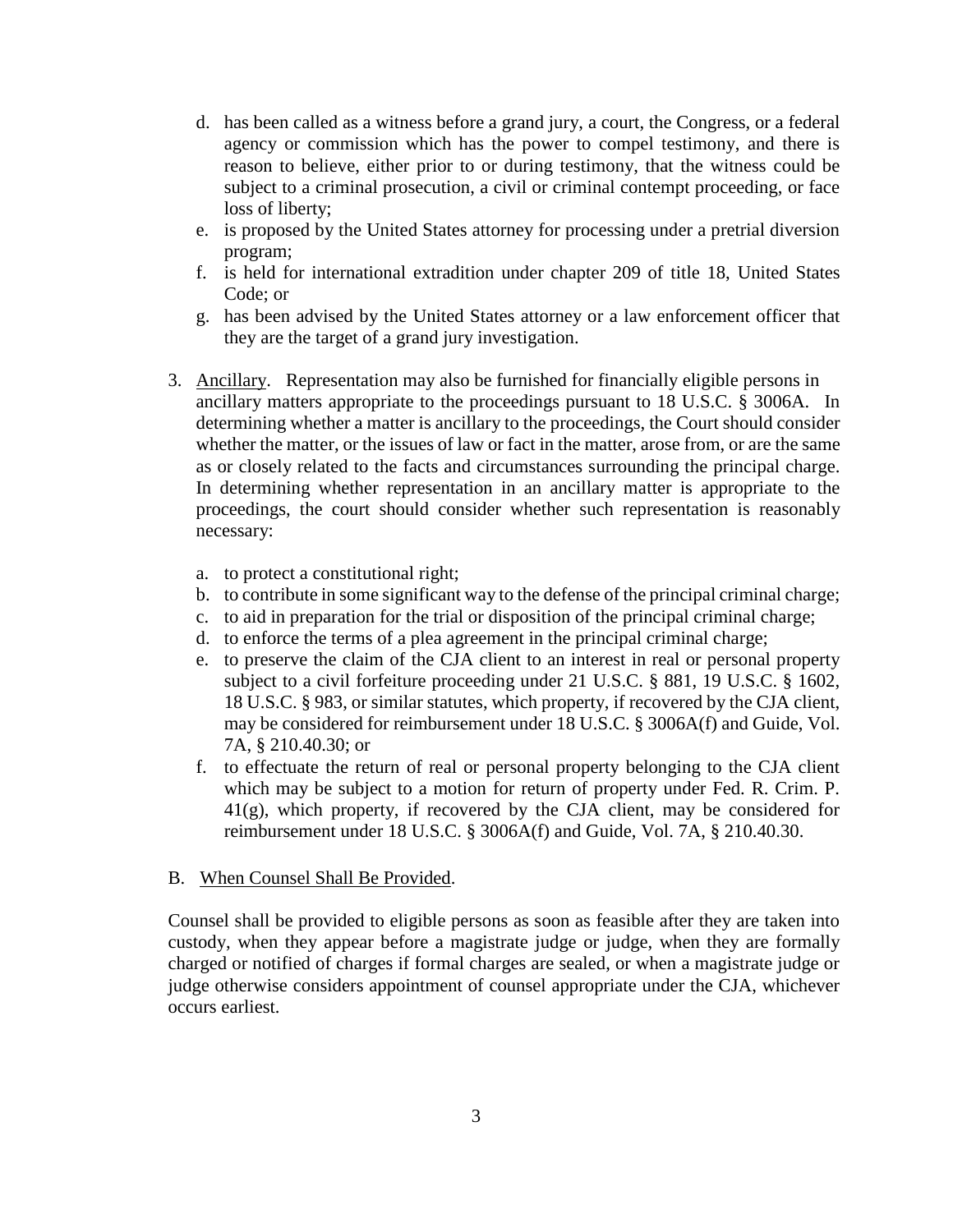#### C. Eligibility for Representation.

- 1. Fact Finding. The determination of eligibility for representation under the CJA is a judicial function to be performed by a federal judge or magistrate judge after making appropriate inquiries concerning the person's financial condition.
- 2. Disclosure of Change in Eligibility. If, at any time after appointment, counsel obtains information that a client is financially able to make payment, in whole or in part, for legal or other services in connection with his or her representation, and the source of the attorney's information is not protected as a privileged communication, counsel shall advise the court.

## D. Number of Counsel.

- 1. Non-Capital Cases. Except as otherwise provided, only one attorney shall be appointed to represent a person who has requested representation under the Act. More than one attorney may be appointed in any case determined by the Court to be either unusually difficult, or extremely complex, or where the scope of the case and the anticipated length of the proceedings would make it unduly burdensome for a single attorney to handle the case. The Court shall appoint separate counsel for persons having interests that cannot be represented by the same counsel or when other good cause is shown.
- 2. Capital and Capital-Eligible Prosecutions. Pursuant to 18 U.S.C. § 3005, a person charged with a federal capital offense is entitled to the appointment of two attorneys, at least one of whom shall be learned in the law applicable to capital cases. Under 18 U.S.C. § 3599(a)(1)(B), if necessary for adequate representation, more than two attorneys may be appointed to represent a defendant in such a case. In assigning counsel, the Court shall consider the recommendation of the federal public defender organization.
- 3. Capital Habeas Corpus Proceedings. Under 18 U.S.C. § 3599(a)(2), a financially eligible person seeking to vacate or set aside a death sentence in proceedings under 28 U.S.C. § 2254 or 2255 is entitled to appointment of one or more qualified attorneys. Due to the complex, demanding, and protracted nature of death penalty proceedings, judicial officers should always consider appointing two or more counsel.

## E. Qualifications of Counsel.

Qualifications for appointed counsel shall be determined by the court. In capital cases, the following also applies:

1. Appointment of Counsel Prior to Judgment. Under 18 U.S.C. § 3599(b), at least one of the attorneys appointed must have been admitted to practice in the court in which the case will be prosecuted for not less than five years, and must have had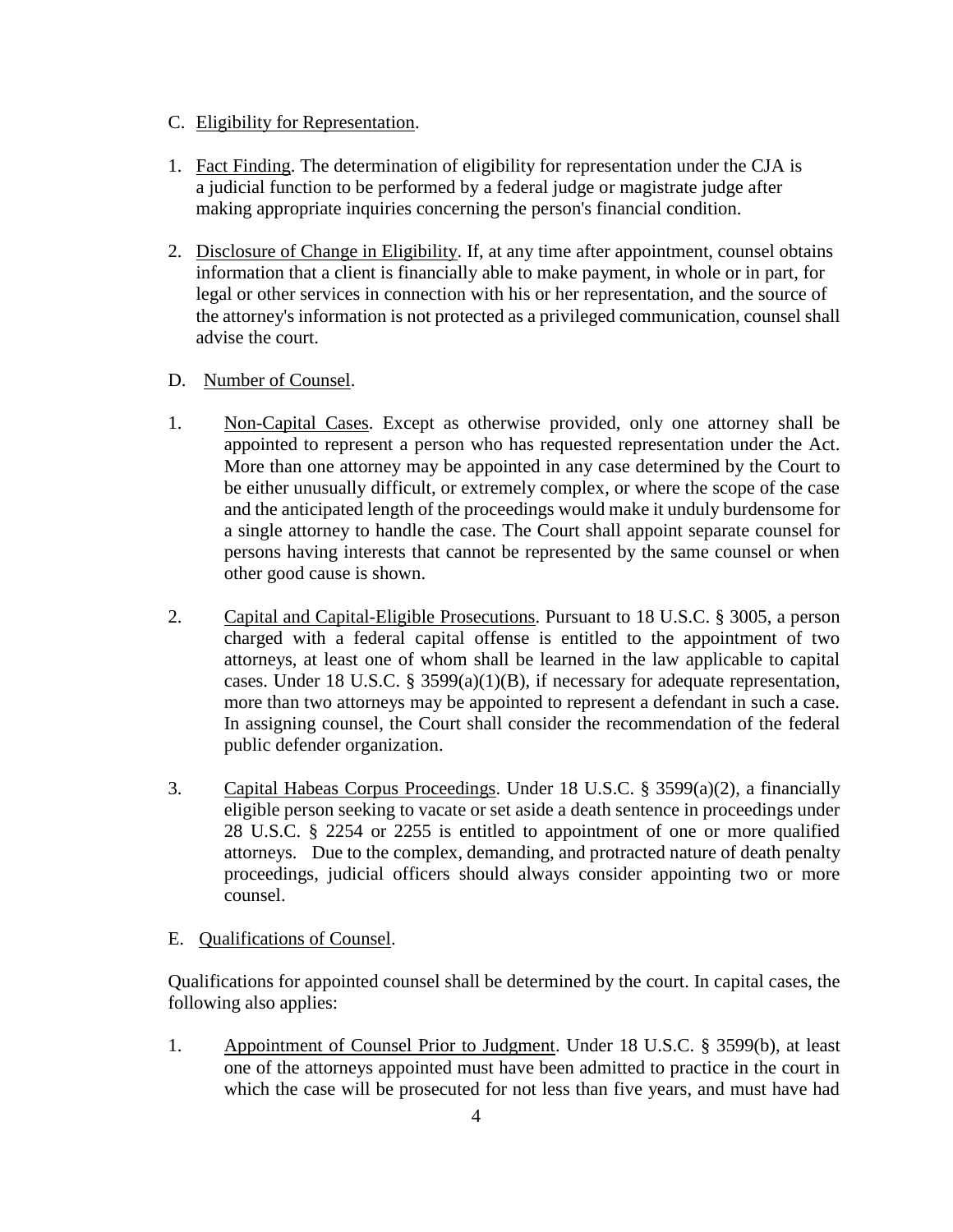not less than three years experience in the actual trial of felony prosecutions in that court. Pursuant to 18 U.S.C. § 3005, at least one of the attorneys appointed must be knowledgeable in the law applicable to capital cases. Pursuant to 18 U.S.C. § 3005, in appointing counsel in federal capital prosecutions, the court shall consider the recommendation of the Federal Public Defender.

- 2. Appointment of Counsel After Judgment. Under 18 U.S.C. § 3599(c), at least one of the attorneys appointed must have been admitted to practice in the court of appeals for not less than five years, and must have had not less than three years experience in the handling of appeals in felony cases in the court.
- 3. Attorney Qualification Waiver. Under 18 U.S.C. § 3599(d), the presiding judicial officer, for good cause, may appoint an attorney who may not qualify under 18 U.S.C. § 3599(b) or (c), but who has the background, knowledge, and experience necessary to represent the defendant properly in a capital case, giving due consideration to the seriousness of the possible penalty and the unique and complex nature of the litigation.
- F. Capital Cases.
- 1. Applicable Legal Authority. The appointment and compensation of counsel in capital cases and the authorization and payment of persons providing investigative, expert, and other services are governed by 18 U.S.C. §§ 3005, 3006A, and 3599, and *Guide*, Vol. 7A, Ch. 6, and the Special Procedures for Reviewing Attorney Compensation Requests in Death Penalty Cases promulgated by the Judicial Council for the Fifth Circuit.

As to investigative, expert, and other services, Section 3599 (f) provides:

Upon a finding that investigative, expert, or other services are reasonably necessary for the representation of the defendant, whether in connection with issues relating to guilt or the sentence, the court may authorize the defendant's attorneys to obtain such services on behalf of the defendant and, if so authorized, shall order the payment of fees and expenses therefor under subsection (g). No *ex parte* proceeding, communication, or request may be considered pursuant to this section unless a proper showing is made concerning the need for confidentiality. Any such proceeding, communication, or request shall be transcribed and made a part of the record available for appellate review.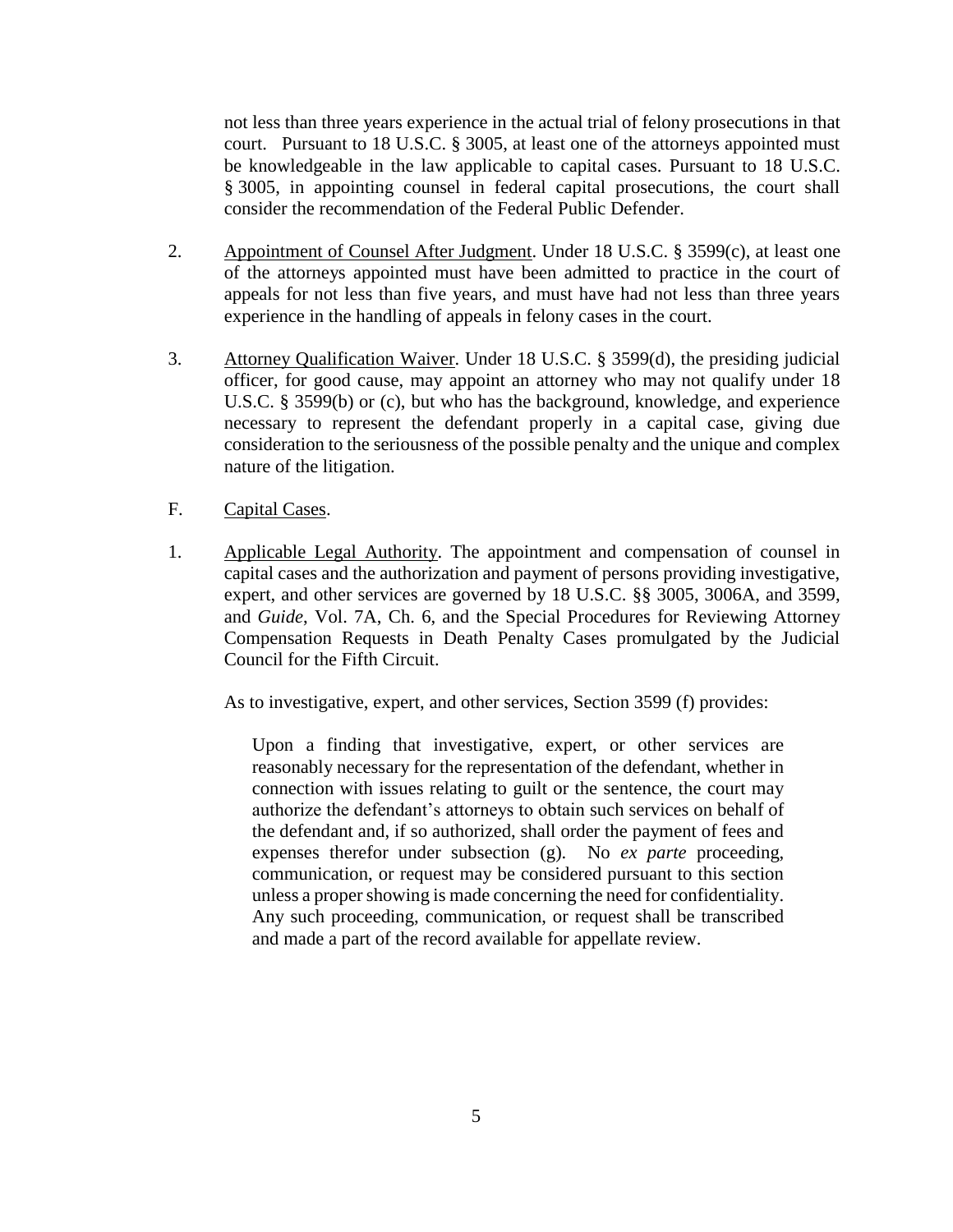#### V. FEDERAL PUBLIC DEFENDER ORGANIZATION

#### A. Establishment.

- 1. The Federal Public Defender's Office for the Eastern District of Louisiana, previously established in this district pursuant to the provisions of the CJA, is hereby recognized as the federal public defender organization for this district.
- 2. The federal public defender organization shall be capable of providing legal services throughout the district, and shall maintain an office in New Orleans, Louisiana.
- B. Supervision of Defender Organization. The Federal Public Defender shall be responsible for the supervision and management of the federal public defender organization. Accordingly, the Federal Public Defender shall be appointed in all cases assigned to that organization for subsequent assignment to staff attorneys at the discretion of the Federal Public Defender.
- C. Management of CJA Panel. The Federal Public Defender shall be responsible for the systematic distribution of cases to and for the management of the CJA Panel subject to the provisions of the Plan for the Composition, Administration, and Management of the Panel of Private Attorneys under the Criminal Justice Act, found at the Appendix of this CJA Plan.

## VI. PRIVATE ATTORNEYS

- A. Organization. The Plan for the Composition, Administration, and Management of the Panel of Private Attorneys under the Criminal Justice Act is found at the Appendix of this CJA Plan.
- B. Appointments. If the federal public defender organization cannot accept an appointment, the Federal Public Defender or a staff member shall select a panel attorney who is willing to undertake the representation. The appointment of a panel attorney is on a rotational basis, with the Federal Public Defender identifying the attorney next eligible and available to take a case. Exceptions are allowed due to the nature and complexity of the case, an attorney's experience, language skills, and geographical location.
- C. Ratio of Appointments. Where practical and cost effective, private attorneys from the CJA Panel shall be appointed in a substantial proportion of the cases in which the accused is determined to be financially eligible for representation under the CJA. "Substantial" shall usually be defined as approximately 25% of the appointments under the CJA annually throughout the district.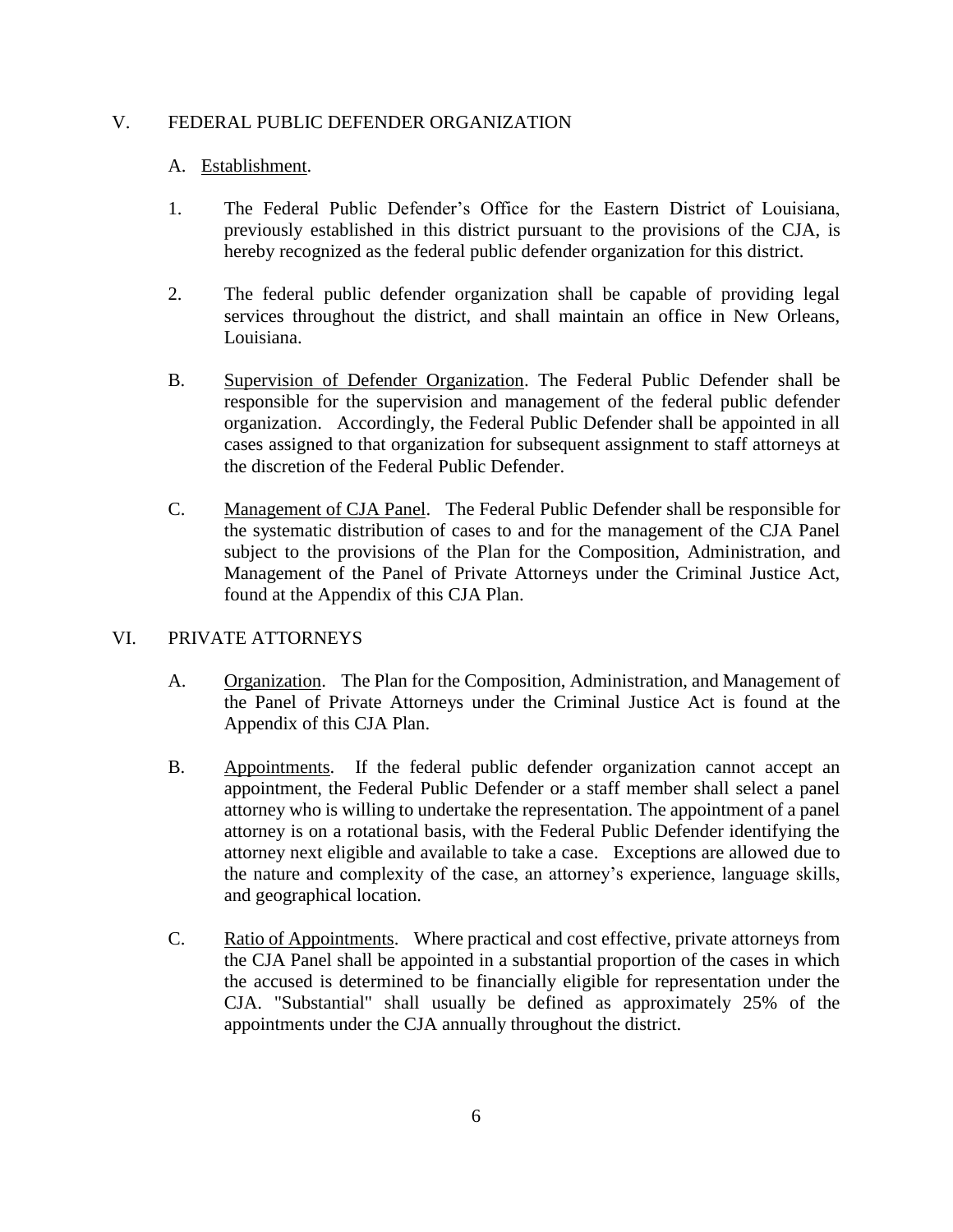#### VII. DUTIES OF APPOINTED COUNSEL

- A. Standards. The services to be rendered a person represented by appointed counsel shall be commensurate with those rendered if counsel were privately employed by the person.
- B. Professional Conduct. Attorneys appointed pursuant to the CJA shall conform to the highest standards of professional conduct, including but not limited to the provisions of the American Bar Association's *Model Rules of Professional Conduct* or the American Bar Association's *Model Code of Professional Conduct* and any other standards for professional conduct adopted by the Court.
- C. No Receipt of Other Payment. Appointed counsel may not require, request, or accept any payment or promise of payment or any other valuable consideration for representation under the appointment, unless such payment is approved by order of the court.
- D. Continuing Representation. Once counsel is appointed under the CJA, counsel shall continue the representation, including pursuing an appeal, or review on certiorari, until one of the following occurs: (1) the matter is concluded; (2) substitute counsel enrolls as counsel of record; (3) an order permitting the client to proceed *pro se* has been entered; or (4) a court order is entered terminating the appointment as counsel.

## VIII. DUTIES OF LAW ENFORCEMENT AND RELATED AGENCIES

- A. Presentation of Accused for Appointment of Counsel. Federal law enforcement officials, prosecutorial agencies, and probation officers in this district, and those acting on their behalf, shall promptly ask any person who is in custody, or who otherwise may be entitled to counsel under the CJA, whether he or she is financially able to secure representation, and must promptly notify, telephonically or electronically, the appropriate court personnel, who in turn will notify the Federal Public Defender of the arrest of an individual in connection with a federal criminal charge. A staff member from the Federal Public Defender's Office shall discuss with the person the right to representation and right to appointed counsel, and if appointment of counsel seems likely, a financial affidavit (CJA Form 23) should be completed. Employees of law enforcement agencies or the United States Attorney's Office should not participate in the completion of the financial affidavit or seek to obtain information concerning financial eligibility from a person requesting the appointment of counsel. Arrangements shall be made to have the person promptly presented before a magistrate judge or judge of this court for determination of financial eligibility and appointment of counsel.
- B. Pretrial Interview. Prior to any probation officer interviewing a person subject to proceedings under 18 U.S.C. § 3142 et. seq., the officer shall ask any person who is in custody, or who otherwise may be entitled to counsel under the Criminal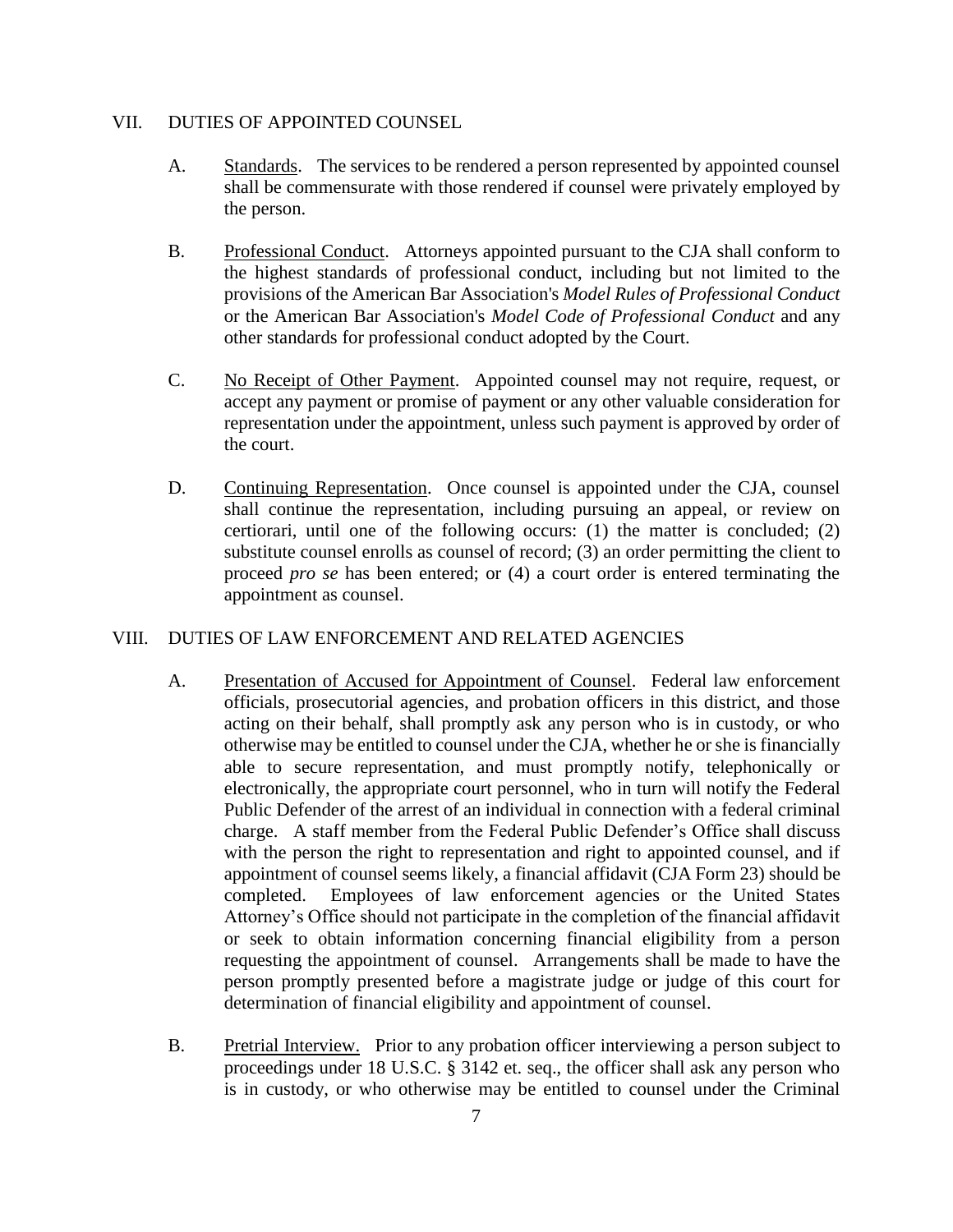Justice Act, whether he or she is financially able to secure representation. In those cases where the person says that he or she is unable to do so, the officer shall notify the Federal Public Defender. The Federal Public Defender or his or her representative may offer advice to the person prior to the pretrial interview or may also attend the interview itself for the purpose of providing assistance. When practicable, the probation officer will not conduct the pretrial service interview of a financially eligible defendant until counsel has been appointed, unless the right to counsel is waived or the defendant otherwise consents to a pretrial service interview without counsel.

C. Notice of Indictment or Criminal Information. Upon the return or unsealing of an indictment, the filing of a criminal information, and where the defendant has not retained or waived counsel, the United States attorney or their delegate will promptly notify, telephonically or electronically, the appropriate court personnel, who in turn will notify the federal public defender.

## IX. INVESTIGATIVE, EXPERT, AND OTHER SERVICES

- A. Financial Eligibility. Counsel for a person who is financially unable to obtain investigative, expert, or other services necessary for an adequate defense may request such services in an *ex parte* application to the court as provided in 18 U.S.C. § 3006A(e)(1), regardless of whether counsel is appointed under the CJA. Upon finding that the services are necessary, and that the person is financially unable to obtain them, the court must authorize counsel to obtain the services.
- B. Applications. In non-capital cases, requests for authorization of funds for investigative, expert, and other services must be submitted in an *ex parte* application to the court and must not be disclosed except with the consent of the person represented or as required by law or Judicial Conference policy.
- C. Compliance. Counsel must comply with Judicial Conference policies set forth in *Guide,* Vol. 7A, Ch. 3.

## X. MISCELLANEOUS

A. Claims. Claims for compensation of private attorneys and experts providing representation under the CJA shall be submitted electronically through the eVoucher system. The Federal Public Defender's office shall review the claim for technical accuracy and conformity with the *CJA Guidelines*, and, if correct, shall forward the claim for the consideration of the appropriate judge or magistrate judge. The court will exert its best effort to avoid delays in reviewing claims and authorizing them for further processing. Absent extraordinary circumstances, the court should act on CJA compensation claims within 30 days of submission, and vouchers should not be delayed or reduced for the purpose of diminishing Defender Services program costs in response to adverse financial circumstances. Except in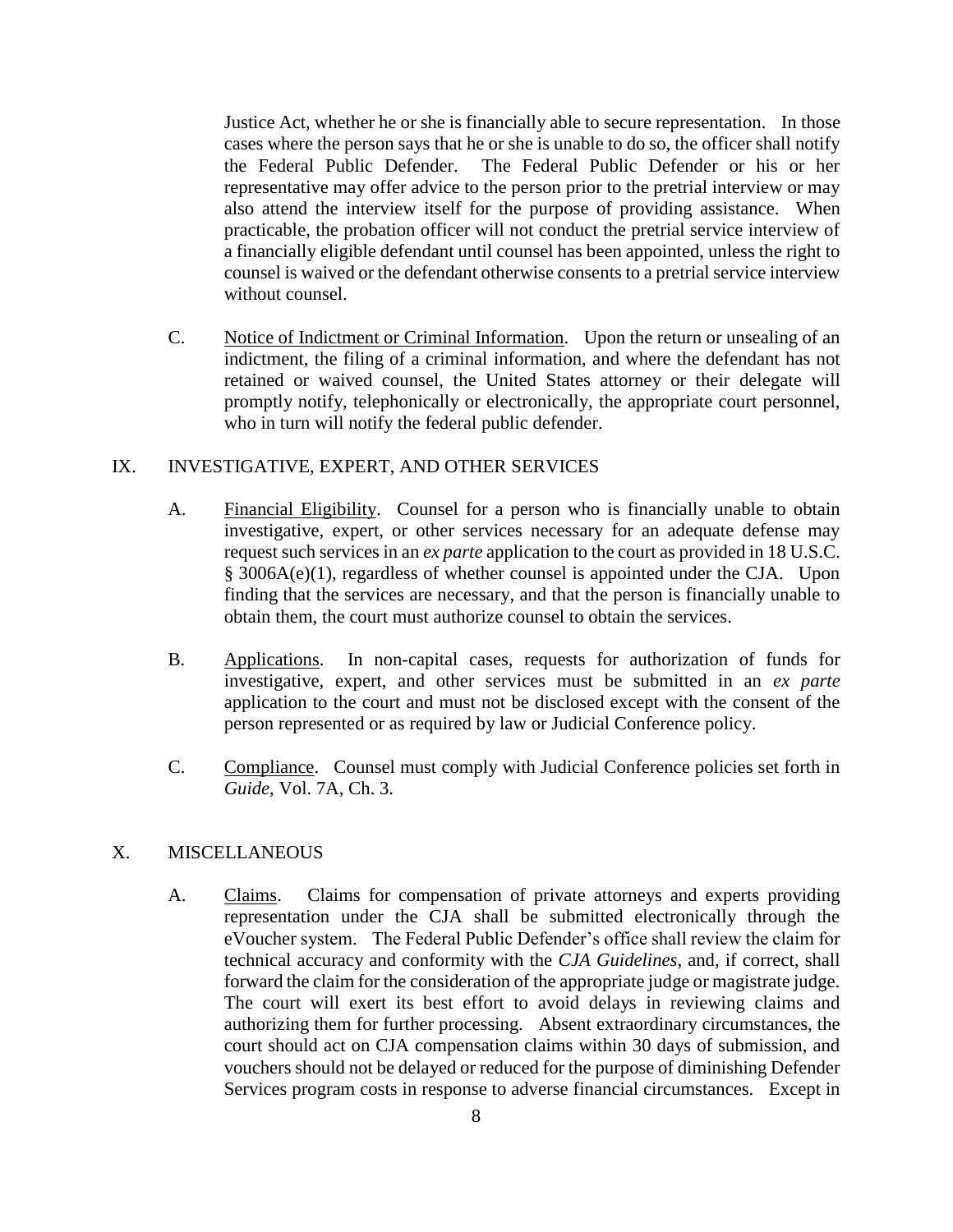cases involving mathematical corrections, no claim for compensation submitted for services provided under the CJA will be reduced without affording counsel notice and the opportunity to be heard.

B. Supersession. This Plan supersedes all prior Criminal Justice Act Plans of this Court.

## XI. EFFECTIVE DATE.

This Plan shall become effective when approved by the Judges of the Eastern District of Louisiana and the Judicial Council of the Fifth Circuit.

## APPENDIX

Plan for the United States District Court For the Eastern District of Louisiana for the Composition, Administration, and Management of the Panel of Private Attorneys under the Criminal Justice Act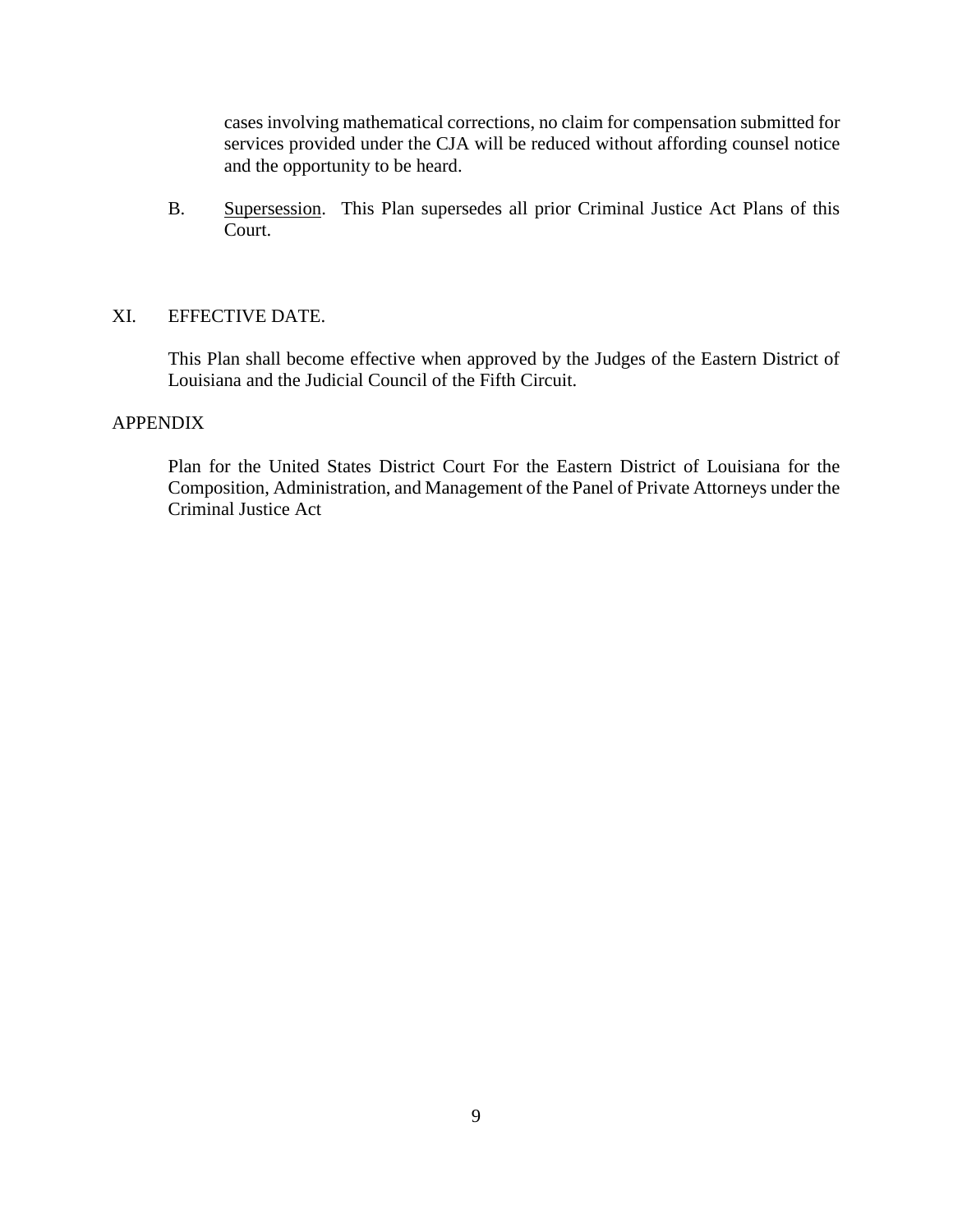#### THE JUDICIAL COUNCIL OF THE FIFTH CIRCUIT

## REVIEWING PANEL --- CRIMINAL JUSTICE ACT PLAN

The amended Criminal Justice Act Plan for the Eastern District of Louisiana is approved.

Entered for the Reviewing Panel at New Orleans, Louisiana, this 25th day of September, 2018.

<u> Oenon</u>, Denvamen

Paul Benjamin Anderson, Jr. Secretary to the Judicial Council of the Fifth Circuit

The following judges comprised and acted as the Reviewing Panel:

The Judicial Council of the Fifth Circuit:  $(a)$ 

> Carl E. Stewart Priscilla R. Owen Edith H. Jones Jerry E. Smith James L. Dennis Jennifer Walker Elrod Leslie H. Southwick Catharina Haynes James E. Graves, Jr. Stephen A. Higginson Carl J. Barbier Shelly D. Dick S. Maurice Hicks, Jr. Debra M. Brown Halil S. "Sul" Ozerden David C. Godbey Lee H. Rosenthal Rodney Gilstrap Philip R. Martinez

Chief United States District Judge:  $(b)$ 

Namette Jolivette Brown Chief United States District Judge Eastern District of Louisiana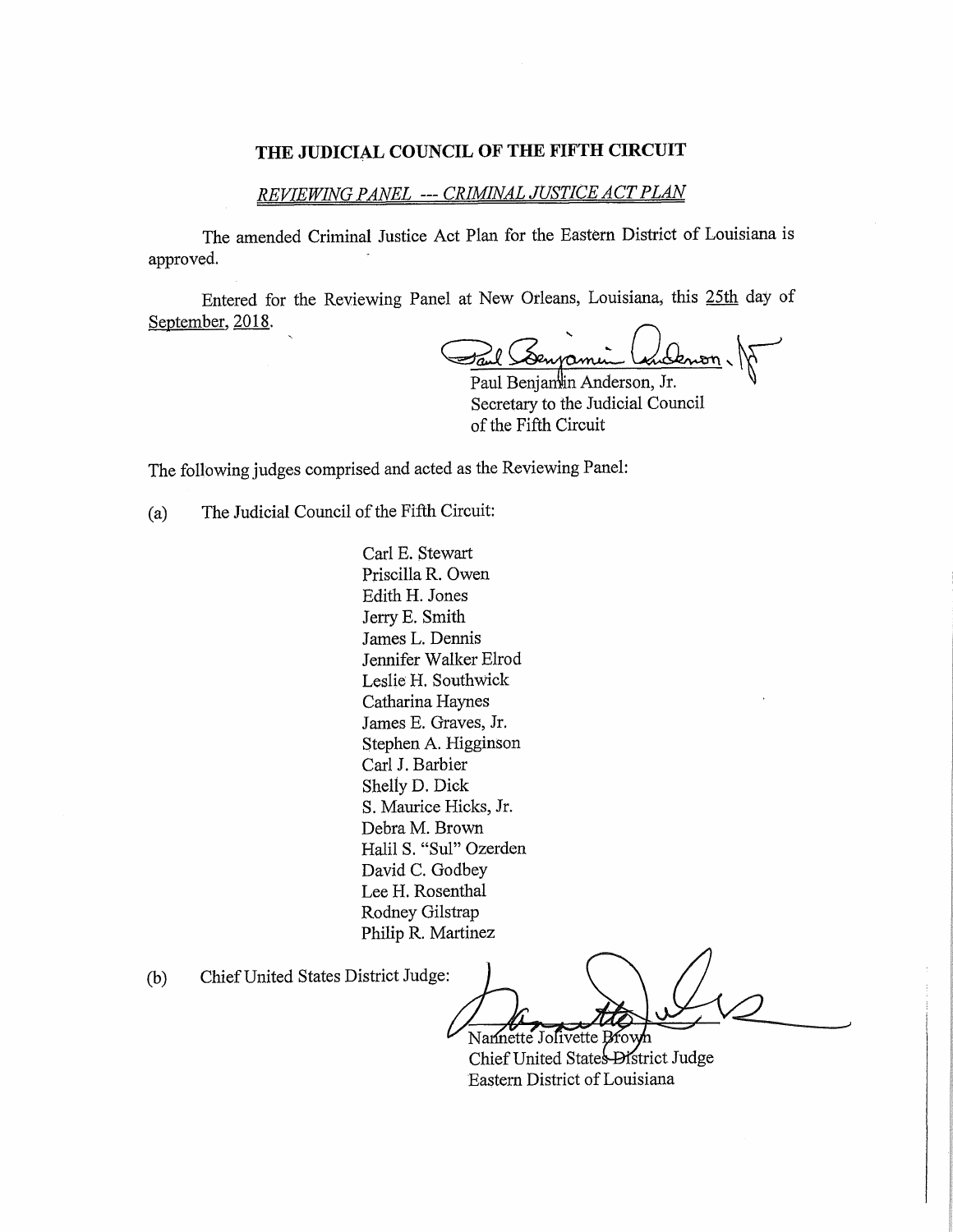# **APPENDIX**

## PLAN FOR THE UNITED STATES DISTRICT COURT FOR THE EASTERN DISTRICT OF LOUISIANA FOR THE COMPOSITION, ADMINISTRATION AND MANAGEMENT OF THE PANEL OF PRIVATE ATTORNEYS UNDER THE CRIMINAL JUSTICE ACT

## **I. COMPOSITION OF PANEL OF PRIVATE ATTORNEYS**

# A. CJA PANEL

- l. Approval. The Court shall establish a panel of private attorneys (hereinafter referred to as the "CJA Panel") who are eligible and willing to be appointed to provide representation under the Criminal Justice Act. The Court shall approve attorneys for membership on the panel as provided in 18 U.S.C. § 3006A(b), or delegate this authority to the CJA Panel Selection Committee. The CJA Panel Selection Committee is comprised of the Court's Criminal Law Committee (three district court judges and two magistrate judges), the Federal Public Defender, the First Assistant Federal Public Defender, the CJA Panel Representative, and the Federal Public Defender Panel Administrator. Members of the CJA Panel shall serve at the pleasure of the Court.
- 2. Size. The Court shall fix, periodically, the size of the CJA Panel. The panel shall be large enough to provide a sufficient number of experienced attorneys to handle the CJA caseload, yet small enough so that panel members will receive an adequate number of appointments to maintain their proficiency in federal criminal defense work, and thereby provide a high quality of representation. As of the effective date of this plan, the panel is hereby fixed at a maximum number of 100 members.
- 3. Equal Opportunity. All qualified attorneys shall be encouraged to participate in the furnishing of representation in CJA cases, without regard to race, color, religion, sex, age, national origin or disabling condition.
- 4. Application. Application forms for membership on the CJA Panel are available online at the Clerk of Court's website for the Eastern District of Louisiana, www.laed.uscourts.gov, or on the Federal Public Defender's website, www.lae.fd.org. Completed applications, along with a curriculum vitae, shall be submitted to the Federal Public Defender.

## B. PANEL ATTORNEYS

General Qualifications. Attorneys who serve on the CJA Panel must be members in good standing of the federal bar of this district and of the State Bar of Louisiana, and have demonstrated experience in, and knowledge of, the Federal Rules of Criminal Procedure, the Federal Rules of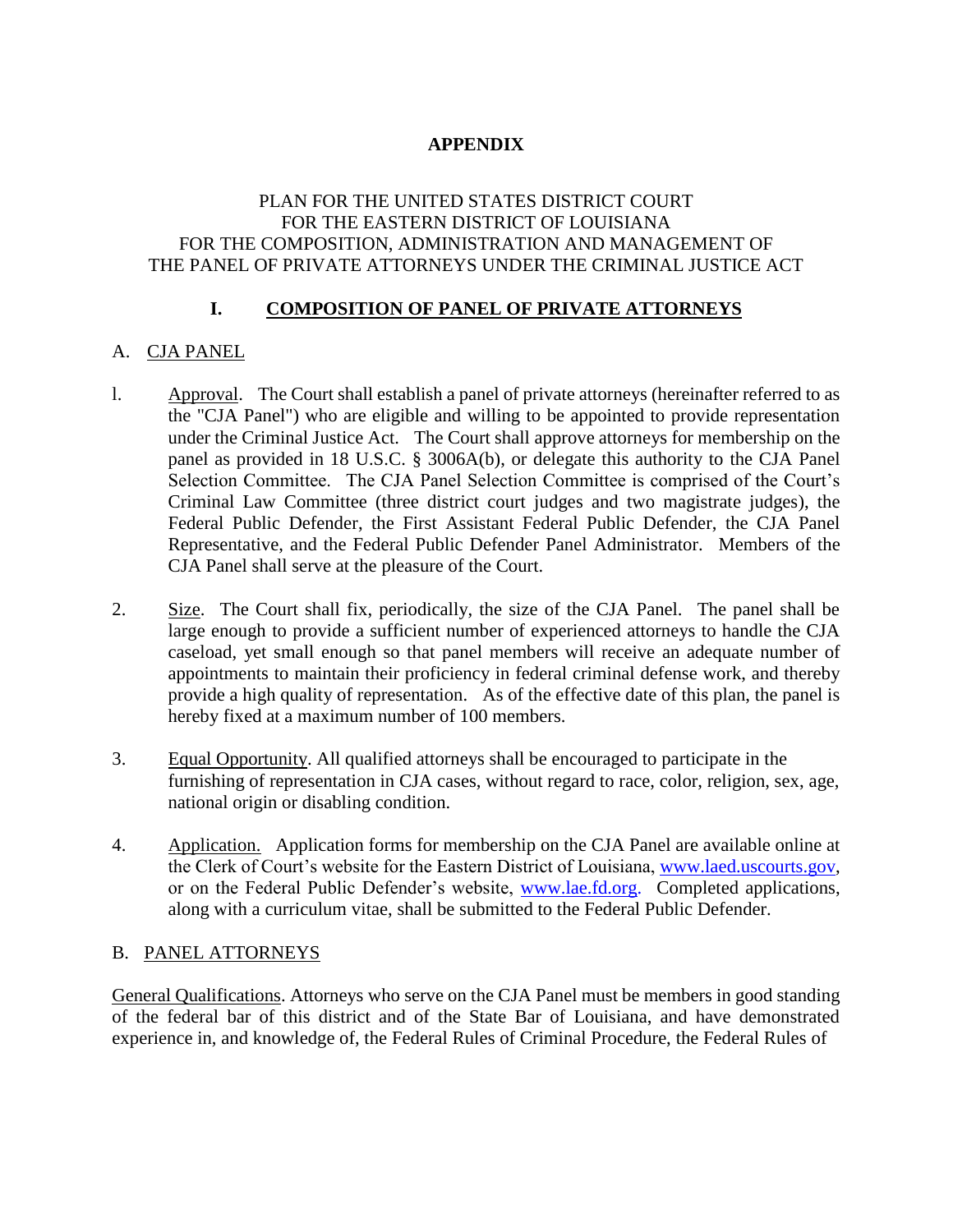Evidence, and the Sentencing Guidelines. The minimum relevant professional experience is three years of continuous private federal criminal practice, or five years of criminal practice in state or federal court, or three years of experience as an Assistant United States Attorney or Assistant Federal Public Defender.

However, when the district judge presiding over the case, or the chief judge if a district judge has not yet been assigned to the case, determines that the appointment of an attorney, who is not a member of the CJA Panel, is in the interest of justice, judicial economy or continuity of representation, or there is some other compelling circumstance warranting his or her appointment, the attorney may be admitted to the CJA Panel *pro hac vice* and appointed to represent the CJA defendant. Consideration for preserving the integrity of the panel selection process suggests that such appointments should be made only in exceptional circumstances. Further, the attorney, who may or may not maintain an office in the district, should possess such qualities as would qualify him or her for admission to the district's CJA Panel in the ordinary course of panel selection.

2. Special Qualifications for Capital Cases. Pursuant to 18 U.S.C. § 3599(b), at least one attorney must have been admitted to practice in the Court in which the prosecution is to be tried for not less than five years, and must have had not less than three years' experience in the actual trial of felony prosecutions in that Court. The presiding judicial officer, for good cause, may appoint an attorney who may not otherwise qualify, but who has the background, knowledge, and experience necessary to properly represent the defendant.

# II. **SELECTION FOR APPOINTMENT**

## A. MAINTENANCE OF LIST AND DISTRIBUTION OF APPOINTMENTS

The Federal Public Defender shall maintain a current list of all attorneys included on the CJA Panel, with current office addresses, telephone numbers, and e-mail addresses. The Federal Public Defender shall furnish a copy of this list to each judge and magistrate judge. The Federal Public Defender shall also maintain a record of assignments to private counsel, and, when appropriate, statistical data reflecting the proration of appointments between attorneys from the Federal Public Defender's office and private attorneys, according to the formula described in the CJA Plan for the District.

## B. METHOD OF SELECTION

Appointments from the list of CJA Panel attorneys should be made on a rotational basis, subject to the Court's or the Federal Public Defender's discretion to make exceptions due to the nature and complexity of the case, an attorney's experience, language skills, and geographical considerations. This procedure should result in a balanced distribution of appointments and compensation among the members of the CJA Panel, and quality representation for each CJA defendant. Upon the determination of a need for the appointment of counsel, the judge or magistrate judge shall notify the Federal Public Defender of the need for counsel and the nature of the case. All CJA panel members shall be required to accept at least one CJA appointment per twelve month period.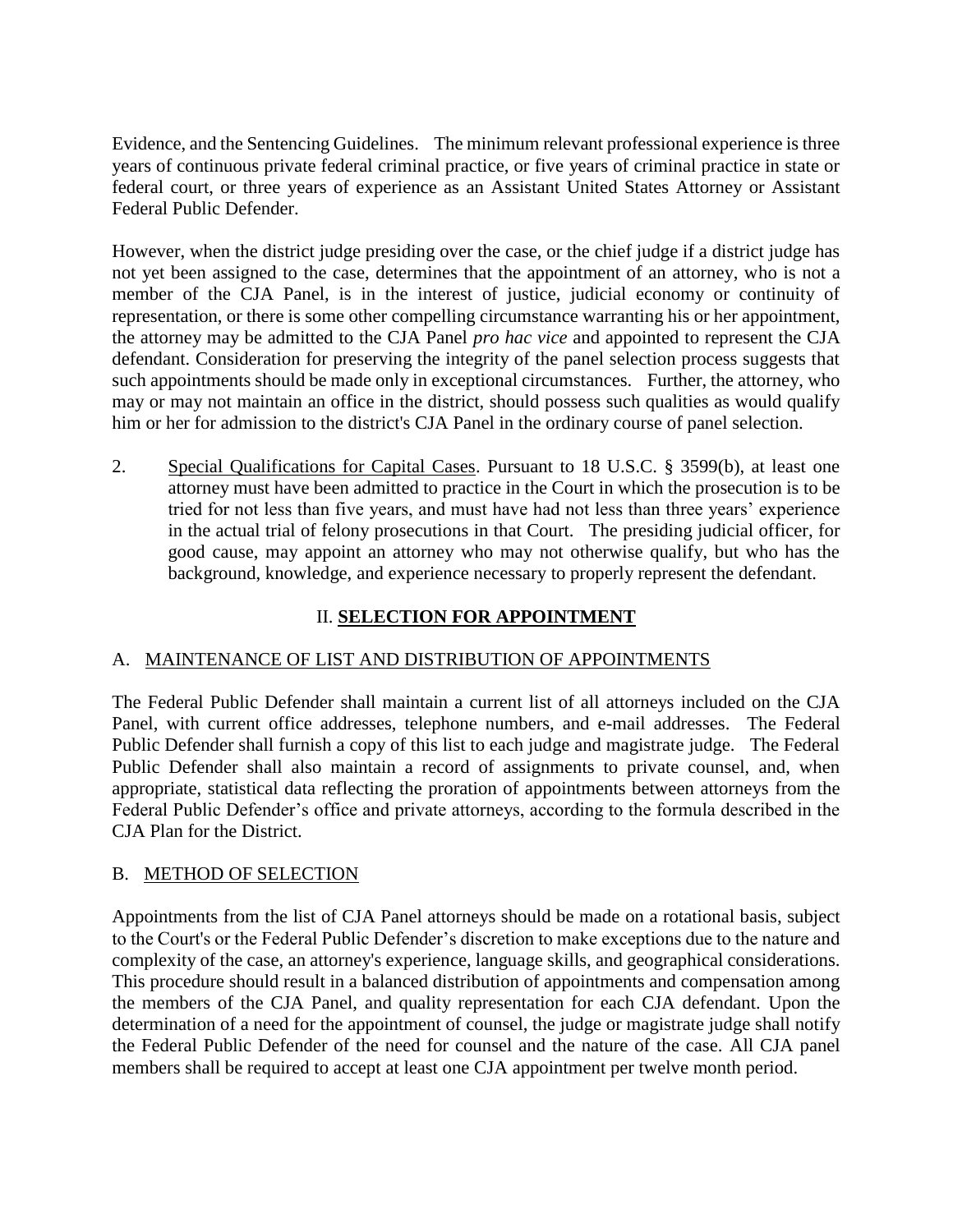The Federal Public Defender shall advise the judge or magistrate judge as to the status of distribution of cases, where appropriate, as between the Federal Public Defender and the CJA Panel. If the magistrate judge or judge decides to appoint an attorney from the panel, the Federal Public Defender shall determine the name of the next panel member on the list who has handled, or assisted in, a case of equal or greater complexity than the case for which appointment of counsel is required, and who is available for appointment, and shall provide the name to the appointing judge or magistrate judge.

In the event of an emergency, i.e., weekends, holidays, or other non-working hours of the Federal Public Defender's office, the presiding judge or magistrate judge may appoint any attorney from the list. In all cases where members of the CJA Panel are appointed out of sequence, the appointing judge or magistrate judge shall notify the Federal Public Defender as to the name of the attorney appointed and the date of the appointment.

# C. TERM LIMITS FOR PANEL ATTORNEYS

Each panel member will serve for a three year term. A panel member's term will continue until the conclusion of any active representation under this Plan, but no new appointment will be offered, unless the panel member is selected to serve another three year term. If a panel member would like to be considered for another three year term, he/she must reapply ninety days prior to the expiration of the three year term. Members of the panel shall serve at the pleasure of the Court

## D. REMOVAL FROM THE PANEL

- l. Mandatory Removal. Any attorney whose right to practice in this District or the State of Louisiana has been suspended or revoked shall be automatically removed from the panel.
- 2. Discretionary Removal. For good cause shown, the Court may remove an attorney from the panel for engaging in unethical behavior, improper billing, or misconduct or for failing to represent his or her client in a vigorous, competent, professional, or ethical way. In addition, any attorney who does not accept appointments consistent with the acceptance rates for their relevant panel can be removed. This authority can be delegated to the CJA Panel Selection Committee which is comprised of the Court's Criminal Law Committee (three district court judges and two magistrate judges), the Federal Public Defender, the First Assistant Federal Public Defender, the CJA Panel Representative, and the Federal Public Defender Panel Administrator. The attorney facing removal will be given reasonable notice and an opportunity to cure the imbalance.
- 3. Reapplication to the Panel Following Removal. Any member who is removed from the panel, whether for mandatory or discretionary reasons, may reapply for panel membership after waiting one year from the date of removal.